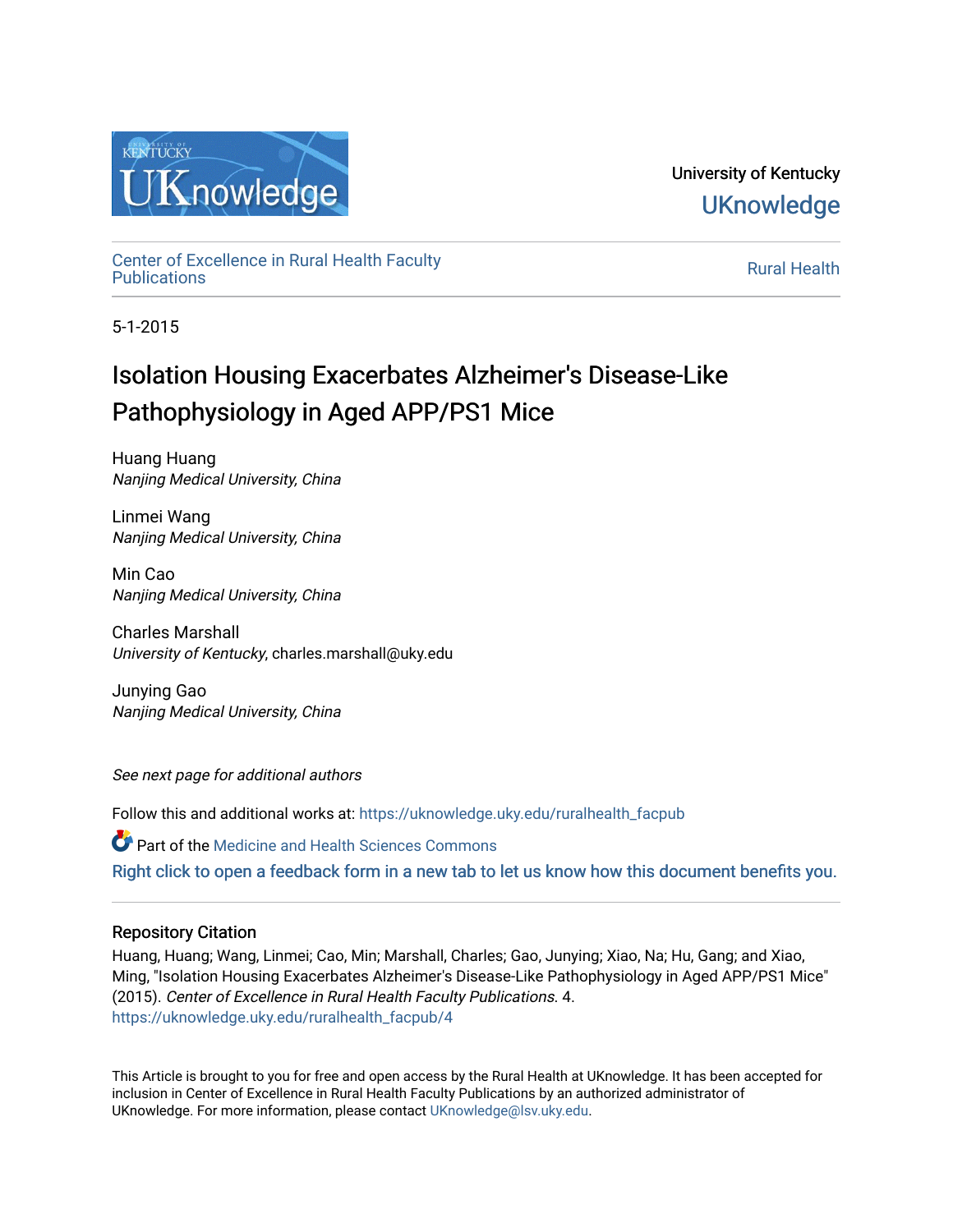# Isolation Housing Exacerbates Alzheimer's Disease-Like Pathophysiology in Aged APP/PS1 Mice

Digital Object Identifier (DOI) http://dx.doi.org/10.1093/ijnp/pyu116

# Notes/Citation Information

Published in International Journal of Neuropsychopharmacology, v. 18, no. 7, p. 1-10.

© The Author 2015. Published by Oxford University Press on behalf of CINP. This is an Open Access article distributed under the terms of the Creative Commons Attribution License [\(http://creativecommons.org/licenses/by/4.0/\)](http://creativecommons.org/licenses/by/4.0/), which permits unrestricted reuse, distribution, and reproduction in any medium, provided the original work is properly cited.

# Authors

Huang Huang, Linmei Wang, Min Cao, Charles Marshall, Junying Gao, Na Xiao, Gang Hu, and Ming Xiao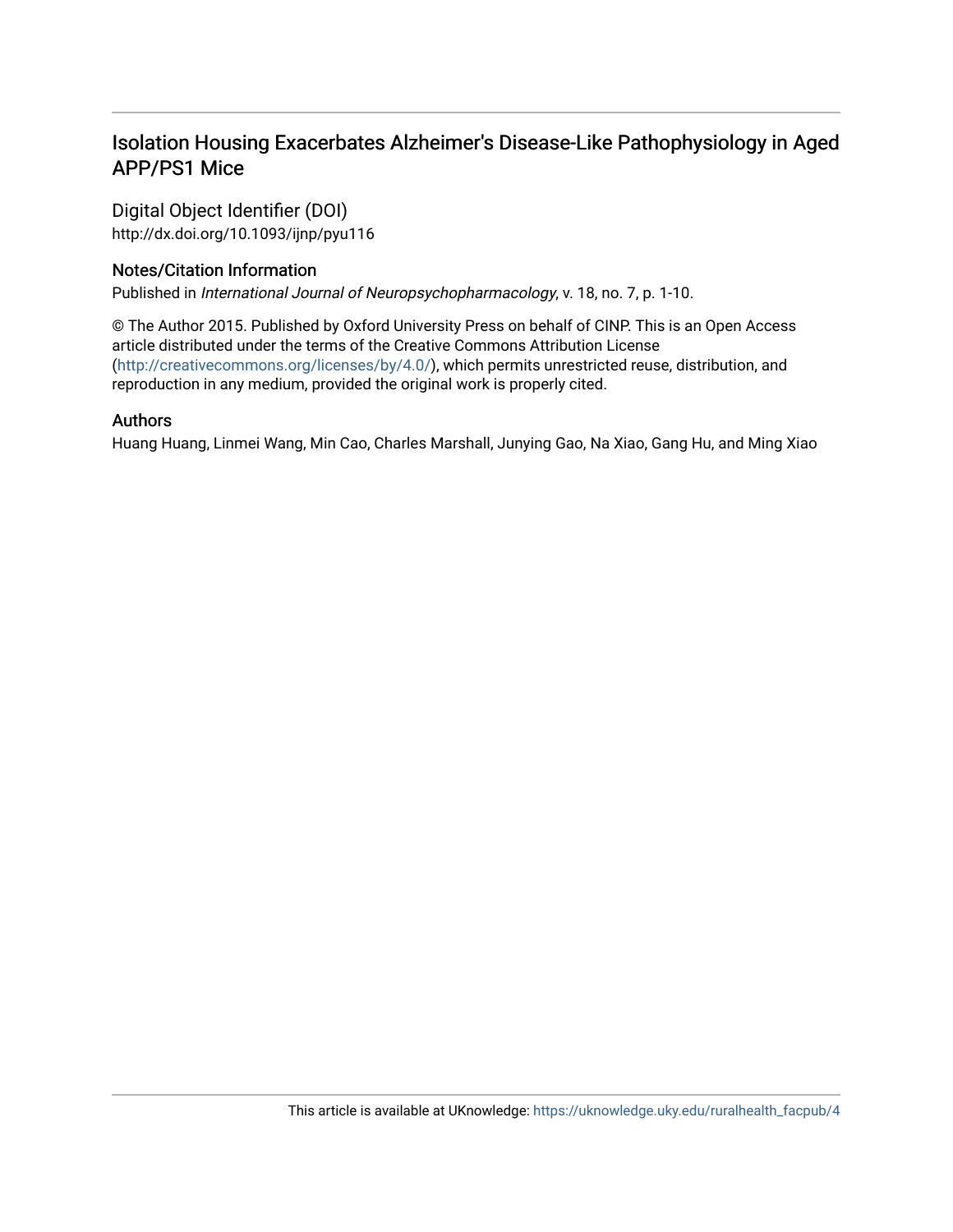**doi:10.1093/ijnp/pyu116** Research Article

# research article

# **Isolation Housing Exacerbates Alzheimer's Disease-Like Pathophysiology in Aged APP/PS1 Mice**

Huang Huang, MD; Linmei Wang, MD; Min Cao, Ms; Charles Marshall, PhD; Junying Gao, Ms; Na Xiao, Ms; Gang Hu, MD, PhD; Ming Xiao, MD, PhD

Jiangsu Key Laboratory of Neurodegeneration, Nanjing Medical University, Nanjing, Jiangsu, China (Drs Huang MD, Wang MD, Cao Ms, Gao Ms, N. Xiao Ms, Hu MD, PhD, and M. Xiao MD, PhD); Department of Rehabilitation Sciences, University of Kentucky Center for Excellence in Rural Health, Hazard, KY (Dr Marshall PhD).

Correspondence: Ming Xiao, MD, PhD, Jiangsu Key Laboratory of Neurodegeneration, Nanjing Medical University, 140 Hanzhong Road, Nanjing, Jiangsu 210029, P.R. China ([mingx@njmu.edu.cn\)](mailto:mingx@njmu.edu.cn?subject=).

# Abstract

**Background:** Alzheimer's disease is a neurodegenerative disease characterized by gradual declines in social, cognitive, and emotional functions, leading to a loss of expected social behavior. Social isolation has been shown to have adverse effects on individual development and growth as well as health and aging. Previous experiments have shown that social isolation causes an early onset of Alzheimer's disease-like phenotypes in young APP695/PS1-dE9 transgenic mice. However, the interactions between social isolation and Alzheimer's disease still remain unknown.

**Methods:** Seventeen-month-old male APP695/PS1-dE9 transgenic mice were either singly housed or continued group housing for 3 months. Then, Alzheimer's disease-like pathophysiological changes were evaluated by using behavioral, biochemical, and pathological analyses.

**Results:** Isolation housing further promoted cognitive dysfunction and Aβ plaque accumulation in the hippocampus of aged APP695/PS1-dE9 transgenic mice, associated with increased γ-secretase and decreased neprilysin expression. Furthermore, exacerbated hippocampal atrophy, synapse and myelin associated protein loss, and glial neuroinflammatory reactions were observed in the hippocampus of isolated aged APP695/PS1-dE9 transgenic mice.

**Conclusions:** The results demonstrate that social isolation exacerbates Alzheimer's disease-like pathophysiology in aged APP695/PS1-dE9 transgenic mice, highlighting the potential role of group life for delaying or counteracting the Alzheimer's disease process.

**Keywords:** Alzheimer's disease, β-amyloid, hippocampus, memory deficiency, social isolation, APP/PS1 mice

# Introduction

Alzheimer's disease (AD), the most common neurodegenerative disorder in the elderly, is reaching epidemic levels with tremendous social and financial burdens [\(Querfurth and Laferla, 2010](#page-11-0)). Unfortunately, the specific mechanisms causing AD remain unknown, and scientifically proven pharmacological treatment options are inadequate ([Huang and Mucke, 2012](#page-10-0)). This urgent situation underscores the need for identifying crucial factors

and/or mechanisms involved in accelerating the progression of AD and developing nonpharmacological interventions to slow the process of cognitive decline.

Social isolation (SI) refers to a complete, or near complete, lack of contact with people and society for members within a social species. This isolation has been proven to be harmful to individual development and growth as well as physical and

This is an Open Access article distributed under the terms of the Creative Commons Attribution License

(http://creativecommons.org/licenses/by/4.0/), which permits unrestricted reuse, distribution, and reproduction in any medium, provided the original work is properly cited.

**Received:** October 10, 2014; **Revised:** December 3, 2014; **Accepted:** December 23, 2014

<sup>©</sup> The Author 2015. Published by Oxford University Press on behalf of CINP.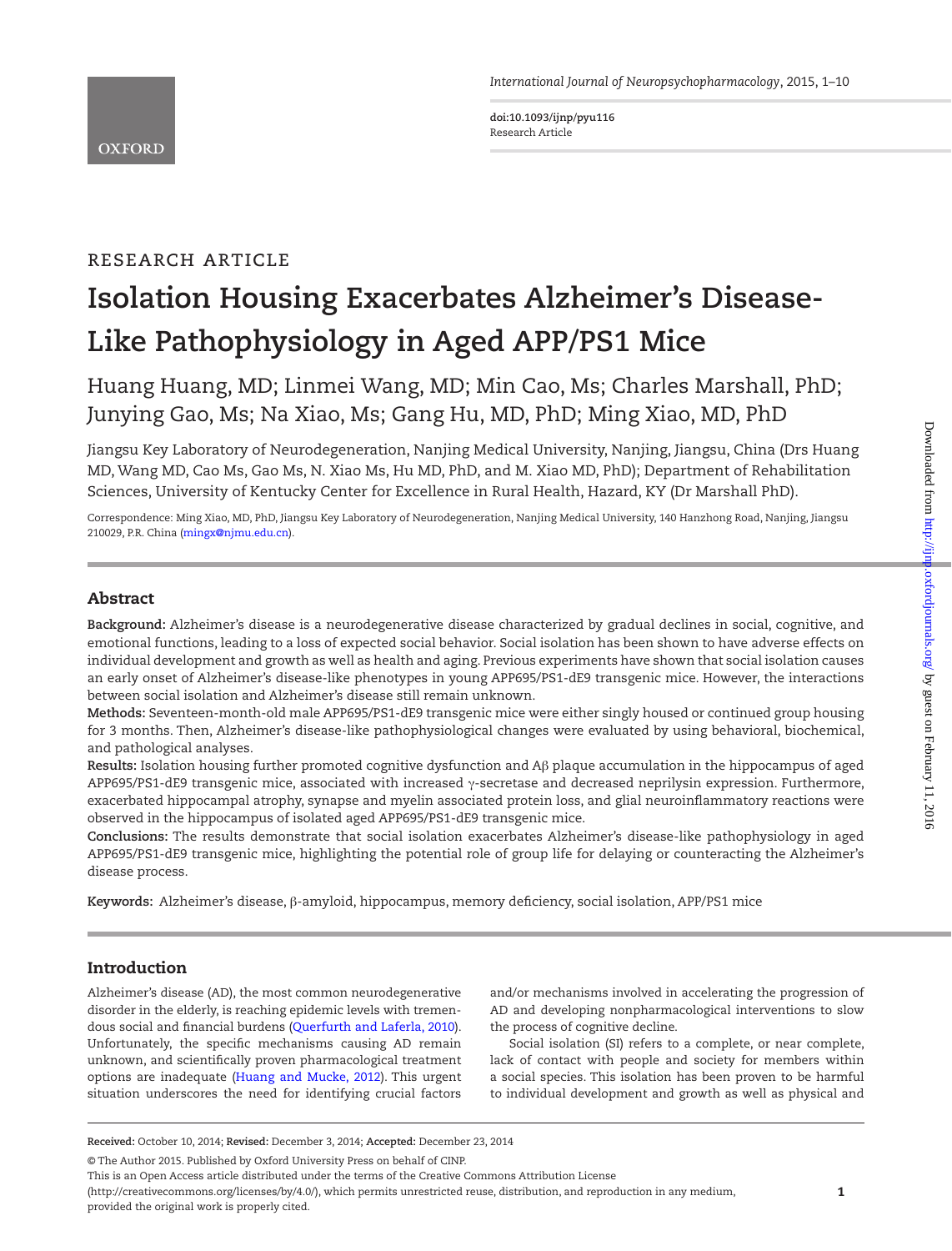mental health [\(Cacioppo et al., 2011\)](#page-10-1). SI can be an issue for anyone, irrespective of their age. However, when compared with other age groups, the elderly are more vulnerable to suffer from SI because of declines in overall health, absent or uninvolved relatives or children, the abrupt end of daily work relationships after retirement, and/or economic struggles ([Díez et al., 2014;](#page-10-2) [Hand et al., 2014](#page-10-3)).

SI in elderly is associated with increased mortality risk and onset of several neuropsychological disorders, including schizophrenia ([Jiang et al., 2013b\)](#page-10-4), bipolar disorder ([Miklowitz, 2011;](#page-11-1) [Gilman et al., 2014\)](#page-10-5), and AD [\(Dong and Csernansky, 2009\)](#page-10-6). SI influences the onset and development of a mouse AD model via enhancing activity of β and γ-secretases and aberrant activation of p25/Cdk5, which plays an important role in the production of Aβ peptide and phosphorylation of tau, respectively ([Hsiao et al.,](#page-10-7)  [2011](#page-10-7)). Recently, several studies have indicated that SI increases oxidative stress and inflammatory reaction [\(Powell et al., 2013](#page-11-2)) and inhibits antiinflammatory responses ([Azzinnari et al., 2014](#page-9-0)), synaptic plasticity ([Djordjevic et al., 2009](#page-10-8)), and myelination [\(Liu](#page-11-3)  [et al., 2012a\)](#page-11-3), all of which are involved in the pathogenesis of AD.

Although SI may contribute to the onset of AD, the added effect on the disease progression remains unclear. Furthermore, AD patients, especially those in the late stages, are more likely to suffer from SI due to cognitive and emotional impairment and loss of communication ability as well as potential neglect of communication by family members or attendants [\(Tanzi and](#page-11-4)  [Bertram, 2005;](#page-11-4) [Peña-Longobardo et al., 2014](#page-11-5); [Zucchella et al.,](#page-11-6)  [2014](#page-11-6)). Thus, it is necessary to determine whether SI exacerbates pathology of late-stage AD. A better understanding of the interplay between the 2 disease processes will help establish appropriate and effective interventions to delay or counteract the neurodegenerative progression of AD.

In the present study, we evaluated the effect of isolation housing on AD-like pathophysiology in aged APP695/PS1-dE9 transgenic (APP/PS1) mice. Our results demonstrate that 17-month-old APP/PS1 mice housed separately for 3 months displayed increased cognitive impairment, Aβ plaque burden, hippocampus atrophy, and reactive astrogliosis compared with group-housed controls.

# Materials and Methods

#### **Animals and Experimental Design**

Male APP/PS1 mice were used in this study. On postnatal day 28, weaned, male APP/PS1 mice were separated from their female littermates and housed (4 mice per cage) in a temperature- and humidity-controlled facility on a 12-h-light/-dark cycle with food and water ad libitum. At 17 months old, one-half of the animals were randomly selected and singly housed; the other one-half continued group housing until 20 months old. All experiments were conducted in accordance with international standards on animal welfare and the guidelines of the Institute for Laboratory Animal Research of Nanjing Medical University. All efforts were made to minimize animal suffering and reduce the number of animals used.

#### **Open Field Test**

After a 2-day acclimatization to the behavioral testing room, mice performed the open field test so we could measure exploration and anxiety-related behaviors [\(Chen et al., 2006\)](#page-10-9). The open field box consisted of a square black Plexiglas box (60  $\text{cm} \times 60 \text{ cm} \times 25 \text{ cm}$ ), with an outlined center area (30 cm × 30 cm). Each animal was placed in the middle of box, which served as a starting point,

then allowed to move freely for 10 minutes within the box. The amount of time and distance traveled in the center area of the maze, number of entries into the center, and grooming numbers were measured. At the conclusion of the experiment period, defecation number was also counted.

#### **Y-Maze Test**

One day after the open field test, the Y maze was performed to measure mouse short-term memory, as previously described ([Wang et al., 2013\)](#page-11-7). In brief, the Y maze was randomly assigned to 3 arms: novel arm (NA), starting arm (SA), and other arm (OA). The Y maze test contains two 5-minute stages with an interval of 2 hours. During the first stage, the NA was blocked by a black baffle, with mice entering the SA were allowed to move freely only between the SA and OA. During the second stage, the NA was opened and mice entering from SA could freely move throughout 3 arms. The percentage of time traveled in each arm, number of entries into each arms and travelling speed were analyzed.

#### **Morris Water Maze**

The Morris water maze task was conducted to measure longterm learning and memory function as described previously ([Liu et al., 2012b\)](#page-11-8). Briefly, a black plastic pool with a diameter of 100cm and a height of 50cm was filled with water ( $22 \pm 2^{\circ}$ C). Training was conducted for 7 consecutive days with 4 trials/d. During the first 2 days of testing, mice were trained with a visible platform. A cylindrical dark-colored platform with a diameter of 10cm was placed 0.5cm above the water surface and kept consistently within one of the quadrants. On day 3, hidden platform testing was performed, in which the platform was moved to the opposite quadrant and submerged 1cm below the surface of the water. The escape latency, swim distance and speed, and swim patterns were analyzed. A probe trial was conducted on day 8; the hidden platform was removed, and mice were placed in the pool and allowed to swim for 60 seconds. The percent of total time spent in each quadrant and the number of crossing where the platform had been previously located were calculated.

Mouse activity in the above behavioral apparatuses was collected by a digital video camera connected with a computercontrolled system (Beijing Sunny Instruments Co. Ltd). All tests were performed by 2 independent experimenters who were blind to the treatment schedule.

#### **Section Preparation**

Subsequent to deep anesthesia, mice were transcardially perfused with 0.9% saline by perfusion pump (Cole-parmer) for 5 minutes, followed by 4% paraformaldehyde for 12 minutes. Brains were dissected in the mid-sagittal plane, postfixed overnight at 4°C, then dehydrated in a series of graded ethanol solutions and embedded in paraffin. Both half-brains were serially cut into 5-µm sagittal sections using a paraffin slicing machine (Leica RM2135, Nussloch, Germany). Sections from one halfbrain were divided into 5 sets for HE staining and Thioflavin-S staining, while serial sections from the other half-brain were used for immunohistochemical stains.

#### **Quantitative Analysis of Hippocampal Volume and Aβ Plaque Load**

The dorsal hippocampus stained with H&E, Thioflavin-S or 6 E10 was photographed at 100× magnification using a digital microscope (Leica Microsystems). Individual images were exported to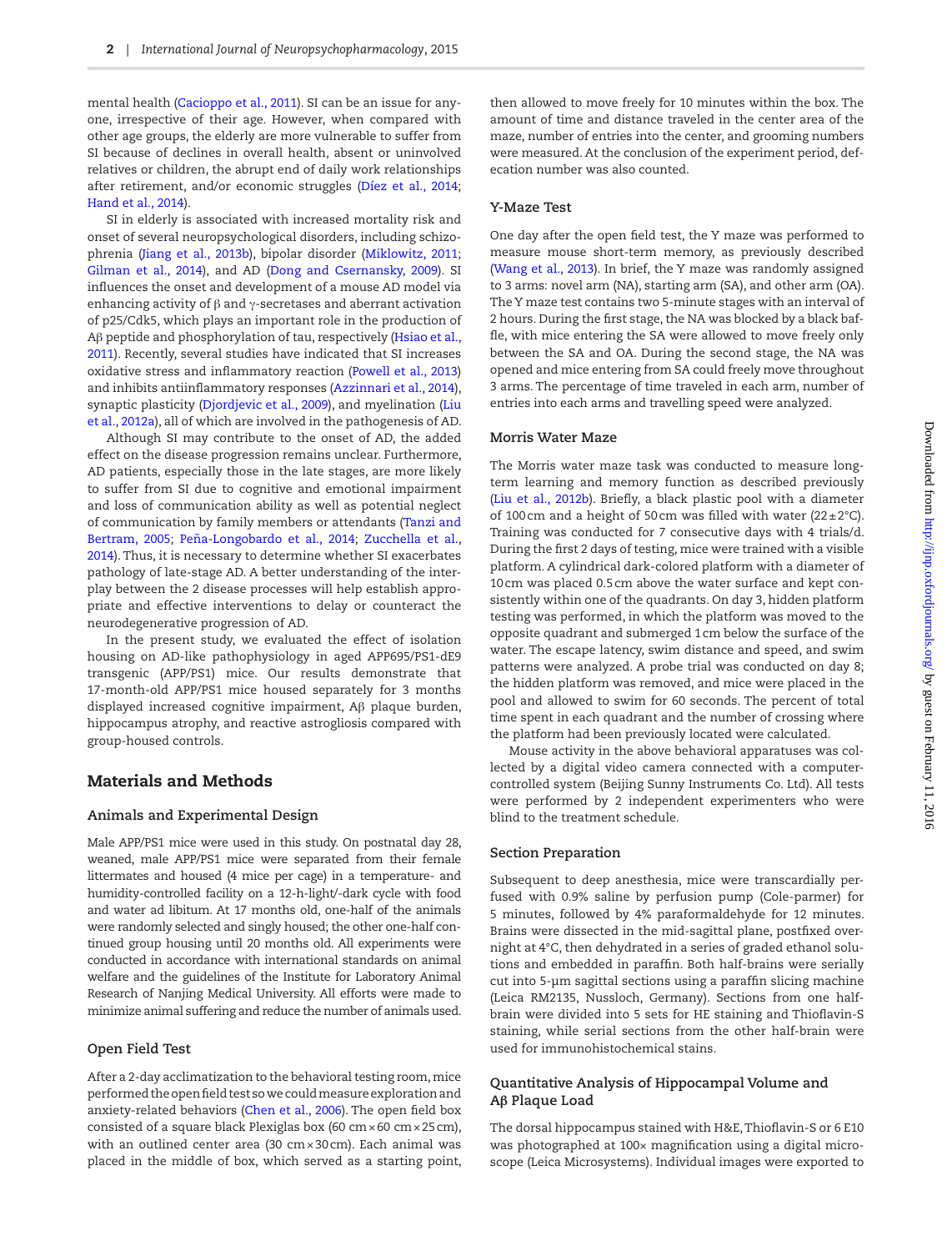Image-Pro Plus 6.0 Analysis System (Media Cybernetics Inc., San Francisco, CA). For quantitative analysis of hippocampal volume, the boundary of hippocampus and gray region that consists of pyramidal cell layer and granular cell layer were manually delineated. The total hippocampal area and gray matter area per section were measured. Total hippocampal (gray matter) volume per mouse was also calculated according to Cavalieri's estimator ([Pereda-Pérez et al., 2013](#page-11-9)), V=(S1+2S2+2S3+…+2Sn-1+Sn)  $\mu$ m<sup>2</sup>×5  $\mu$ m × 5. The hippocampal white matter volume was obtained by the total hippocampal volume subtracting the hippocampal gray matter volume. For quantitative analysis of Aβ plaque load, thioflavin-S positive signals were determined by standardized region of interest grayscale threshold analysis. The cross area of each plaque and total area of plaque coverage relative to the total hippocampus area were also measured.

#### **Immunohistochemistry**

Immunohistochemical staining was performed as previously described ([Xu et al., 2013](#page-11-7)). Briefly, after deparaffinization and rehydration, tissue sections were incubated with a primary antibody direct against glial fibrillary acidic protein (GFAP) (1:1000; Sigma-Aldrich), ionized calcium-binding adaptor molecule 1 (Iba-1) (1:500; Wako), double-cortin (DCX) (1:500; Abcam), or proliferating cell nuclear antigen (PCNA) (1:1000; Abcam) at 4°C overnight. Following incubation (1 hour 30 minutes) with biotinylated IgGs and ABC (1 hour 15 minutes), the reaction was visualized with DAB (Sigma-Aldrich). The mean integrated optical density (IOD/total area) was measured to assess the expression level of GFAP and Iba-1 in the entire hippocampus at 100× magnification using an Image-Pro Plus 6.0 Analysis System (Media Cybernetics Inc). The number of DCX-positive cells and PCNApositive cells per section was also counted.

#### **Western Blot**

Hippocampal tissues were homogenized and centrifuged at 4°C and 12000rpm for 15 minute. The samples were resolved on SDS-PAGE, transferred onto PVDF membranes using a Bio-Rad miniprotein-III wet transfer unit, then blocked with 5% skim milk dissolved in TBST (pH 7.5, 10mM Tris-HCl, 150mM NaCl, and 0.1% Tween 20) at room temperature for 1 hour. Membranes were probed at 4°C overnight with a primary antibody directed against Aβ<sub>1-42</sub> (1:1000, Abcam), β-amyloid precursor protein (sAPPα) (1:100; Immuno-Biological Laboratories), disintegrin and metalloproteinase10 (1:1000; Millipore), β-site amyloid precursor protein–cleaving enzyme 1 (BACE1) (1:2000; Millipore), presenilin1 (PS1) (1:1000; Sigma-Aldrich), neprilysin (NEP) (1:1000; Millipore), insulin degrading enzyme (IDE) (1:1000; Abcam), 6E10 (1:1000; Covance), myelin basic protein (MBP) (1:200; Santa Cruz Biotechnology), synaptophysin (SYP) (1:1500; Millipore), neuronal class III β-tubulin (1:3000; Sigma-Aldrich), or β-tubulin (1:3000; Sigma-Aldrich). Horseradish peroxidase-conjugated secondary antibodies (Vector Laboratories, Burlingame, CA) were used, and bands were visualized using ECL plus detection system. β-Tubulin was used as an internal control for protein loading and transfer efficiency.

#### **Statistical Analysis**

All data were expressed as means  $\pm$  SEM. The effects of treatment, training day, and their interaction on the behavioral performance in the Morris water maz trainineg task were evaluated by overall ANOVA for repeated measures. Other data were analyzed by 2-tailed Student's *t* test. A *P* value < .05 was considered statistically significant.

### Results

## **Isolation Housing Decreased Learning and Memory of Aged APP/PS1 Mice**

The Morris water maze data showed that escape latency of isolated APP/PS1 mice was extended during hidden-platform acquisition training compared with group controls (group effect:  $F_{1,115}$ =2.889, *P*=.049) ([Figure 1a](#page-5-0)). However, the difference was not observed on visible platform testing (group effect:  $F_{1,46}=0.188$ , *P*=.669) [\(Figure 1a\)](#page-5-0). Isolated APP/PS1 mice swam faster than group mice in both visible platform testing and hidden-platform testing, but the difference was not statistically significant (group effect: F<sub>1,46=</sub>0.994, P=.329; F<sub>1,115</sub>=0.923, P=.470, respectively) ([Figure 1b](#page-5-0)). These results suggest that isolation would specifically impair spatial learning ability but did not affect motor and/ or visual ability. Additionally, isolated APP/PS1 mice displayed further spatial memory declines in the probe test, as revealed by decreased percentages of time spent in the target quadrant (*P*=.023) [\(Figure 1c](#page-5-0)) and the number of target quadrant crossing (*P*=.032) ([Figure 1d](#page-5-0)). Swimming trial analysis showed that isolated APP/PS1 mice swam in each quadrant irregularly, but group controls had a preference for the target quadrant [\(Figure 1e](#page-5-0)). These results suggest that isolated APP/PS1 mice exhibited further deterioration of long-term memory.

Consistently, short-term memory declines were also more severe in isolated APP/PS1 mice during the Y maze test, as revealed by decreased percentages of time spent in the NA (*P*=.01) [\(Figure 2a\)](#page-5-1) and number of NA entrances (*P*=.012) ([Figure 2b](#page-5-1)). In addition, isolated mice moved slightly faster than group controls (*P*>.05) ([Figure 2c\)](#page-5-1), suggesting the occurrence of mild hyperactivity.

# **SI Decreased Exploring Behaviors of Aged APP/ PS1 Mice**

Results of the open field test suggest that isolated APP/PS1 mice showed a decline in exploratory activity compared with group controls ([Figure 3a](#page-6-0)), as revealed by decreases in the time spent in the center area (*P=*.011) ([Figure 3b\)](#page-6-0) and the number of crosses into the center area (*P*=.029) [\(Figure 3c\)](#page-6-0). In addition, isolated APP/PS1 mice exhibited mild anxiety-like behaviors, reflected by a tendency to increase movement speed (*P*=.484) [\(Figure 3d](#page-6-0)) and defecation number (*P*=.203) ([Figure 3e](#page-6-0)).

### **SI Increased Aβ Accumulation via Upregulation of PS1 and Downregulation of NEP in the Hippocampus of Aged APP/PS1 Mice**

Isolation housing increased amyloid deposits in the hippocampus, visualized as Thioflavin-S positive dense core plaques ([Figure 4a](#page-6-1)) and 6E10-immunopositive diffuse and mature plaques [\(Figure 4b\)](#page-6-1). Quantification data revealed that the percentage area occupied by Thioflavin-S or 6E10 labeled plaques was higher in the hippocampus of aged APP/PS1 mice than in group controls (*P*=.013; *P*=.033, respectively; [Figure 4c-](#page-6-1)d).

To further reveal the molecular mechanisms of SI effects on plaque pathogenesis, we examined the expression of proteins involved in Aβ synthesis and degradation using Western-blot analysis ([Figure 4e-](#page-6-1)f). There was no difference in APP levels between isolated and group APP/PS1 mice (*P* = .211), suggesting that SI does not alter APP generation. However, SI altered APP hydrolysis in the hippocampus of isolated APP/PS1 mice, as revealed by prominent increases in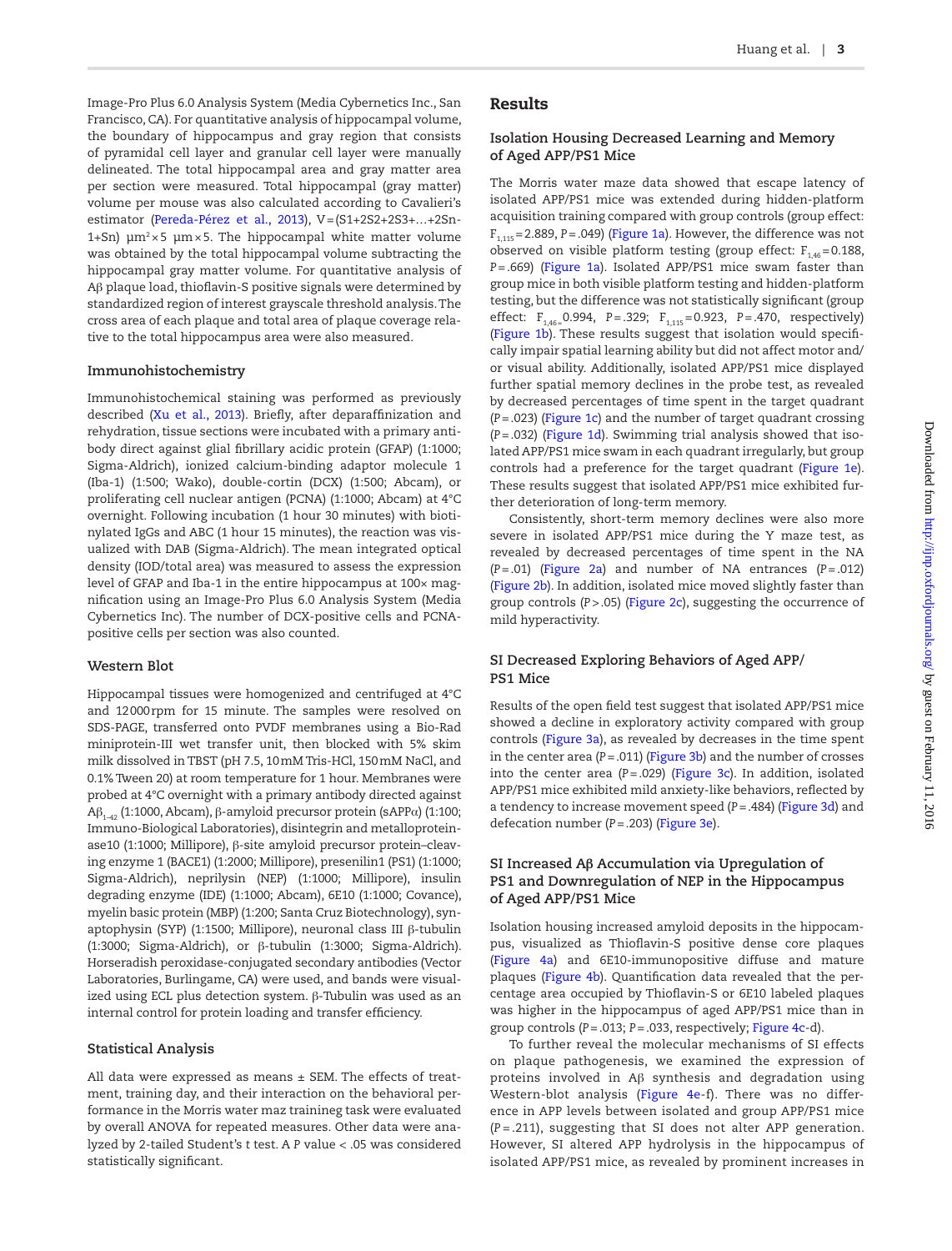

Figure 1. Morris water maze test. (a) The mean escape latency in the visible platform test (days 1-2) and hidden platform test (days 3-7). (b) Swimming speed. (c) Percentage of time spent in each quadrant in the probe test. (d) Crossing the platform number. (e) Tracings of the typical swim patterns in the probe test. Data represent means±SEM. \* *P*<.05, socially isolated (SI) aged APP/PS1 mice (n=12) vs group (GR) controls (n=13).

<span id="page-5-1"></span><span id="page-5-0"></span>

**Figure 2.** Y maze test. (a) Percentage of time spent in the novel arm (NA), starting arm (SA), and other arm (OA). (b) Number of arm entrances. (c) Travelling speed during the test. Data represent means ± SEM. \* *P* < .05, socially isolated (SI) aged APP/PS1 mice (n=12) vs group (GR) controls (n=13).

the amyloidogenic peptide  $A\beta_{1\rightarrow 2}$  (*P* = .023), and mild decreases in the nonamyloidogenic peptide sAPP $\alpha$  compared with their group controls (*P* = .05). Consistent with altered hydrolysis products of APP, APP/PS1 isolated mice exhibited significantly higher levels of PS1 (γ-secretase) (*P* = .046), which is responsible for cleavage of APP C-terminal fragment CTFβ to create the Aβ peptide [\(Donmez et al., 2010\)](#page-10-10). Expression levels of disintegrin and metalloproteinase10 (α-secretase) (*P* = .462) and β-site amyloid precursor protein–cleaving enzyme 1 (β-secretase) (*P* = .725) were not altered. These enzymes are required to cut APP to generate N-terminal soluble fragment sAPP $\alpha$  and C-terminal fragment CTF $\alpha$ , and sAPP $\beta$  and CTF $\beta$ , respectively ([Obregon et al., 2012\)](#page-11-10). Increased expression of CTFβ (*P* = .029) and Aβ42 (*P* = .025) and decreased expression of sAPPa ( $P = .04$ ) were also observed in the hippocampal samples of isolated APP/PS1 mice by Western blotting using 6E10 and densitometry analysis ([Figure 4g-](#page-6-1)h). To determine whether decreased Aβ clearance is also involved in the exacerbated Aβ accumulation in isolated APP/PS1 mice, expression levels of NEP and IDE, 2 proteolytic enzymes that are mainly responsible for eliminating Aβ from the brain parenchyma [\(Fukami](#page-10-11)  [et al., 2002](#page-10-11); [Kasturirangan and Sierks, 2010\)](#page-10-12), were compared between isolated and group APP/PS1 mice. We found that isolation housing triggered a decrease in NEP expression

(*P* = .009) but did not alter IDE expression (*P* = .129) in the hippocampus [\(Figure 4e](#page-6-1)-f). Together, these results reveal that SI increased Aβ accumulation in the hippocampus of aged APP/ PS1 mice, which was associated with upregulation of PS1 and downregulation of NEP.

## **SI Decreased Hippocampal Volume and Synapse and Myelin-Related Proteins in Aged APP/PS1 Mice**

The hippocampus is a vulnerable region to Aβ accumulation and is also sensitive to various AD-related risk factors such as hyperlipidemia, diabetes, hypertension, seizures, and stress ([Dhikav](#page-10-13)  [and Anand, 2011](#page-10-13)). Indeed, hippocampal atrophy is a main neuropathological basis for irreversible impairment of spatial learning and memory in AD patients as well as in mouse AD models ([Bird and Burgess, 2008](#page-10-14)). We examined whether isolation housing affects hippocampal size in aged APP/PS1 mice. As shown by HE-stained hippocampal serial sections, socially isolated APP/ PS1 mice had a smaller dorsal hippocampus than group-housed controls [\(Figure 5a\)](#page-7-0). Dorsal hippocampus section counts were reduced by 96 slices in isolated mice compared with group mice (*P*=.008) [\(Figure 5b](#page-7-0)). Volumetric analyses consistently showed a significant decrease in hippocampal volume of isolated APP/PS1 mice (*P*=0.034) ([Figure 5c](#page-7-0)). Moreover, the white matter volume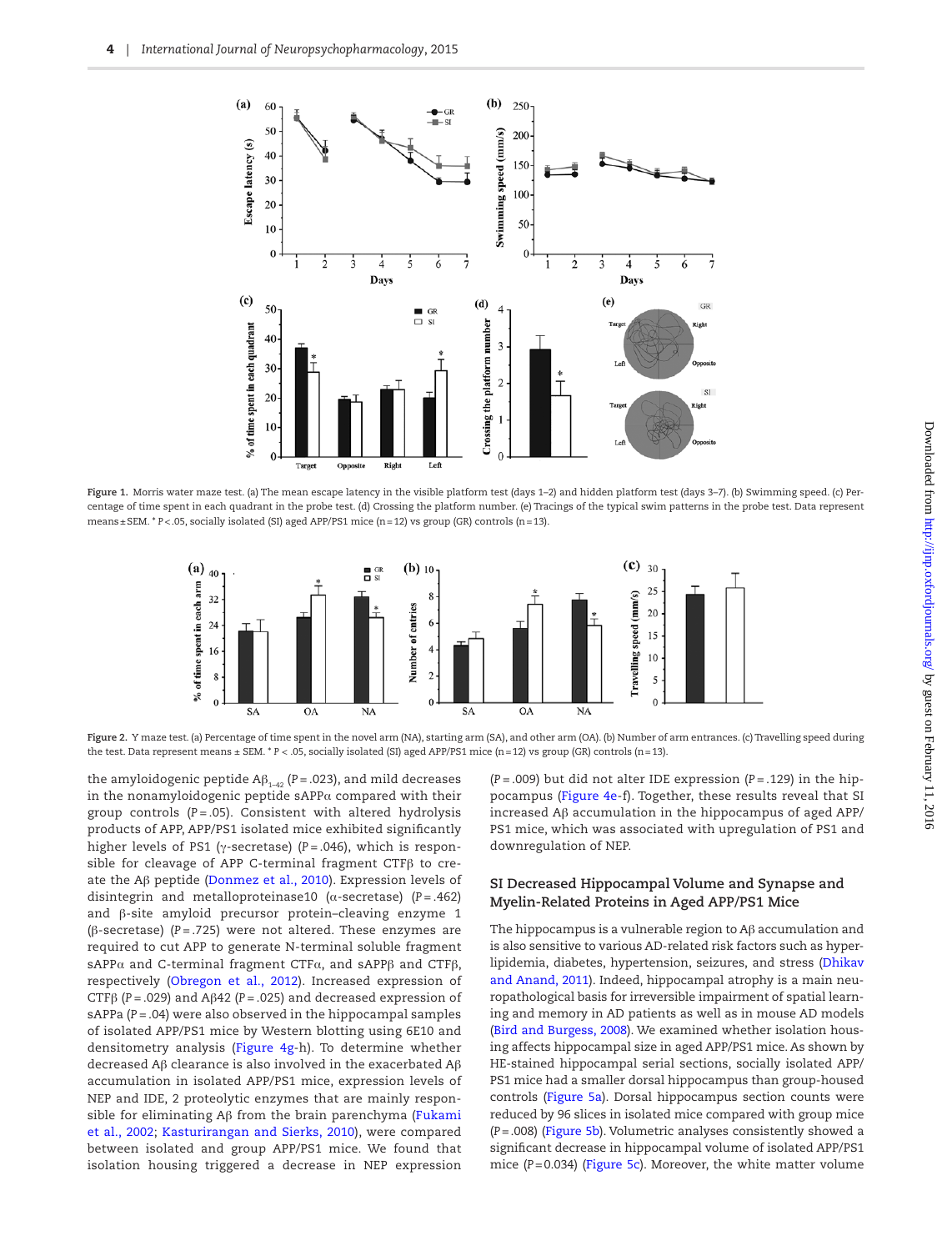

**Figure 3.** The open field test. (a) Tracing of mouse movement during the 10-minute test period. (b) Percentage of time spent in the center area. (c) Number of entries into the center area. (d) Travelling speed. (e) Defecation number during the test. Data represent means ± SEM. \* *P* < .05, socially isolated (SI) aged APP/PS1 mice (n=12) vs group (GR) controls (n=13).

<span id="page-6-0"></span>

<span id="page-6-1"></span>**Figure 4.** Analyses of amyloid metabolism-related indexes in the hippocampus. (a-b) Brain sections from isolated aged APP/PS1 mice and group controls were stained with Thioflavin-S (a) or immunostained with anti-6E10 antibody (b) to label plaques. Scale bar=500 μm. (c-d) Percentage of brain area occupied by Thioflavin-S (c) or 6E10 (d) labeled Aβ deposition in the hippocampus. (e-f) Western blotting and densitometry analysis of APP and its hydrolysis products, Aβ42 and sAPPα, and hydrolytic enzymes a disintegrin and metalloproteinase (ADAM) family protease ADAM10, β-site amyloid precursor protein-cleaving enzyme 1 (BACE1) and PS1 as well as Aβ-degrading enzymes IDE and NEP. (g-h) Western blotting using 6E10 and densitometry analysis showed expression levels of APP, sAPPa, CTFβ, Aβ40, and Aβ42. Data represent means±SEM from 5 mice per group for pathological analyses and from 3 mice per group in 3 independent Western blotting analysis experiments. \**P* < .05, socially isolated (SI) aged APP/PS1 mice vs group (GR) controls.

decreased more than that of the gray matter (*P*=.018) [\(Figure 5d](#page-7-0)), indicating that neurites undergo more prominent dystrophy or loss than neuronal cell bodies under AD-like pathology.

Synapses and oligodendrocytes are main components of the hippocampal white matter and are very vulnerable to the

toxicity of Aβ peptides [\(Haroutunian et al., 2014](#page-10-15)). Previous studies have revealed that SI also impairs synapse and myelination plasticity in adult mice ([Liu et al., 2012a;](#page-11-3) [Pereda-Pérez](#page-11-9)  [et al., 2013](#page-11-9)). Thus, using Western-blot analyses, we determined whether SI affects synapse and myelin-related proteins by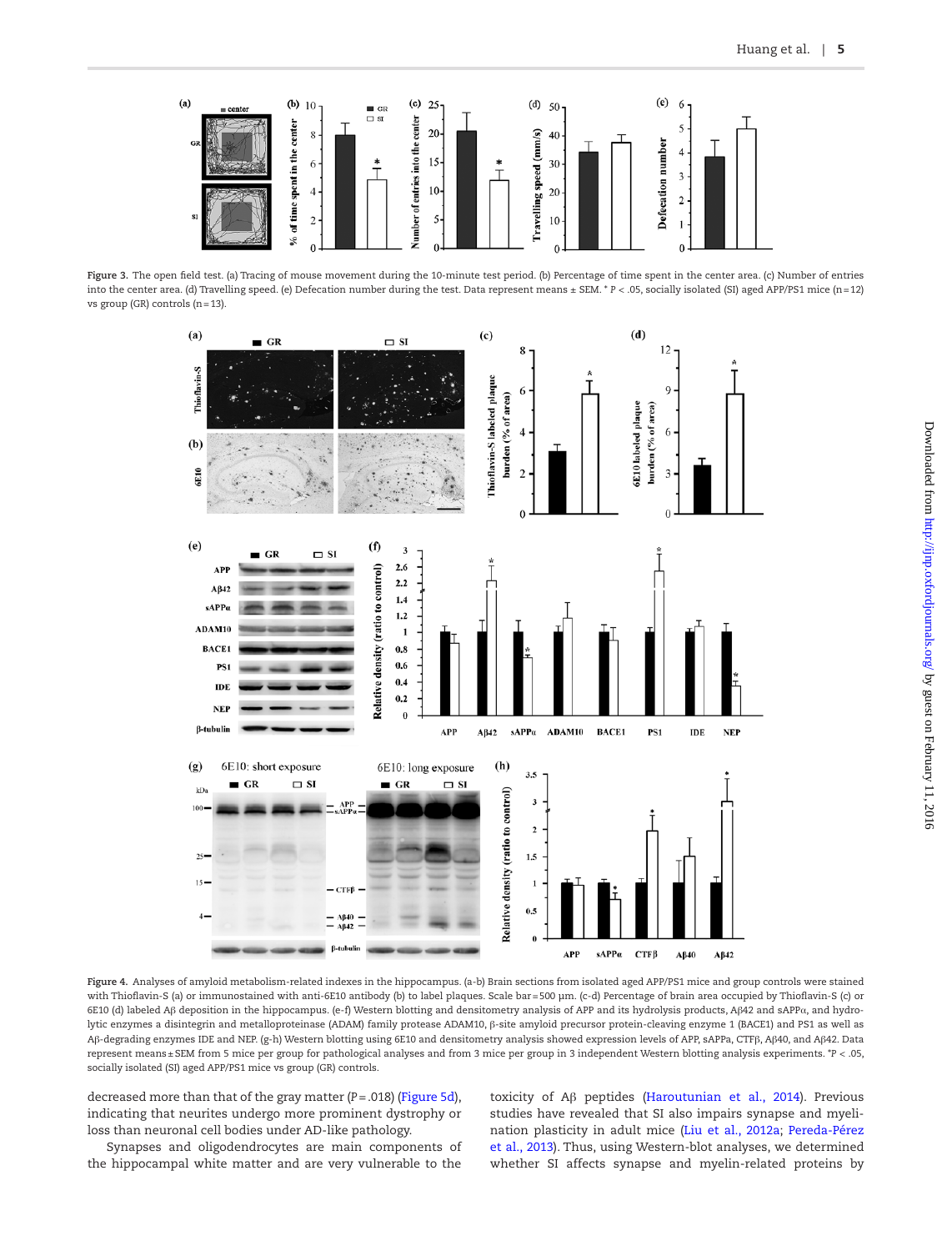

<span id="page-7-0"></span>**Figure 5.** Analyses of hippocampal volume and expression levels of synapse, myelin, and neuron-related proteins. (a) Series of H&E-stained sagittal brain sections showing that the cross area of the dorsal hippocampus was smaller in isolated aged APP/PS1 mice than group controls. Note from the No. 265 section (about 1.68mm lateral to the mid-sagittal fissure), the intermediate region of the hippocampus, a transitional zone of the dorsal hippocampal region and ventral hippocampal region, was observed in isolated mice but was not present in group APP/PS1 mice until at No. 285 section. Scale bar = 500 μm. (b) Counting the total number of sections that contain the dorsal hippocampus. (c) Quantification of the volume of the dorsal hippocampus. (d) Relative volume of the hippocampal gray matter and white matter between isolated aged APP/PS1 mice and group controls. (e-f) Western blotting and densitometry analysis of SYP MBP, and neuronal class III β-tubulin (TUJ-1). Data represent means ± SEM from 5 mice per group for pathological analyses and from 3 mice per group in 3 independent Western blotting analysis experiments. \**P* < .05, socially isolated (SI) aged APP/PS1 mice vs group (GR) controls. #*P* < .05, the relative volume of white matter vs the relative volume of gray matter.

assessing SYP and MBP levels in the hippocampus. As expected, decreases in both SYP and MBP expression were observed in isolated APP/PS1 mice compared with group-housed controls (both *P*=.008) [\(Figure 5e-](#page-7-0)f). Additionally, immunostaining for PCNA and DCX revealed extremely low levels of generation or proliferation of immature neurons in the hippocampal dentate gyrus of both isolated and group aged APP/PS1 mice (data not shown), supporting the evidence that cell proliferation and neurogenesis are diminished in the aging mouse dentate gyrus ([Kannangara et al., 2011](#page-10-16)). Taken together, these results suggest that exacerbated hippocampus atrophy, along with increased loss of synapse and myelin-related proteins, further contribute to the severe cognitive declines of isolated aged APP/PS1 mice.

#### **SI Increased Reactive Gliosis in the Hippocampus of Aged APP/PS1 Mice**

Reactive astrocytes and microglia that surround amyloid plaques are a neuropathological hallmark of AD ([Allen and](#page-9-1)  [Barres, 2009](#page-9-1)). Furthermore, there is a close association of reactive gliosis with the AD process [\(Avila-Muñoz and Arias, 2014](#page-9-2)). To investigate the effect of SI on reactive gliosis in aged APP/PS1 mice, hippocampal distribution of astrocytes and microglia was examined by immunostaining for GFAP and Iba-1, respectively.

Isolated APP/PS1 mice showed increases in both GFAP and Iba-1 immunoreactivity surrounding plaques compared with group controls [\(Figure 6a](#page-8-0)-b). Quantitative analysis further confirmed that isolation housing increased GFAP or Iba-1-positive labeling intensity in the hippocampus of APP/PS1 mice (*P*=.001; *P*=.006, respectively) ([Figure 6c-](#page-8-0)d), confirming its deteriorating role in Aβ-associated gliosis.

# Discussion

A social life where social creatures such as humans and rodents live in a community is vitally important to the overall health of the being. Correspondingly, scientific evidence reveals that SI is harmful to both physical and mental health ([Seeman, 2000;](#page-11-11) [Cacioppo et al., 2011;](#page-10-1) [Steptoe et al., 2013\)](#page-11-12). AD, a neurodegenerative disease with gradual declines in social, cognitive, and emotional functions, eventually separates the patients from social and family life [\(Luzzi et al., 2007](#page-11-13); [Weiss et al., 2008\)](#page-11-14). However, the internal interaction between SI and AD still remains unclear. Previous experiments have shown that SI causes the early onset of AD-like phenotypes in young adult APP/PS1 mice ([Hsiao et al.,](#page-10-7)  [2011](#page-10-7), [2012](#page-10-17)). In this study, we demonstrate that aged APP/PS1 mice housed in a group exhibit more serious cognitive dysfunction after living in an isolated environment for 3 months. The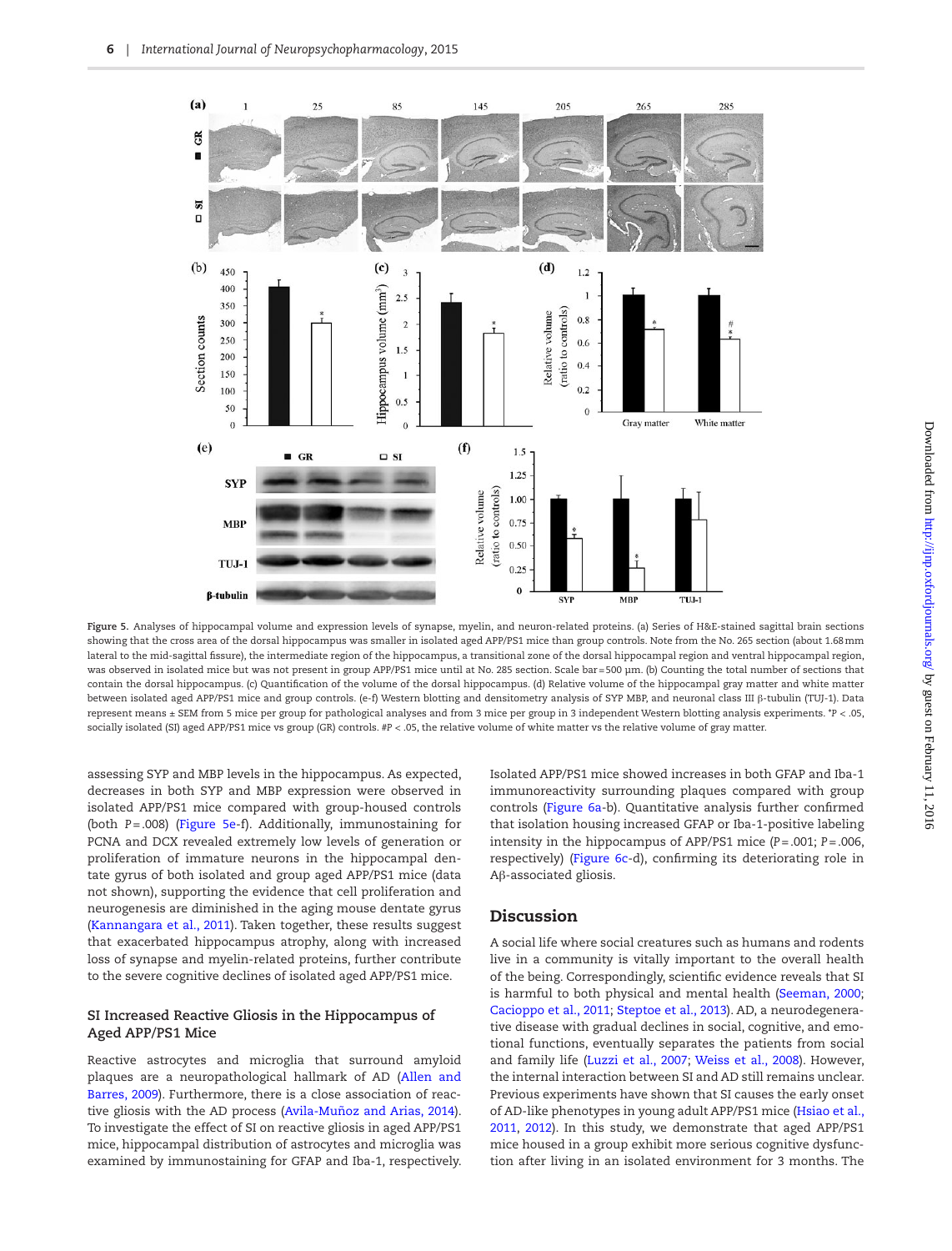

**Figure 6.** Analyses of reactive gliosis in the hippocampus. (a-b) Sagittal brain sections from isolated aged APP/PS1 mice and group controls were immunostained with GFAP and Iba-1 to show expression and distribution of astrocytes and microglia in the hippocampus, respectively. Scale bar=500 μm. (c-d) The quantification analysis of mean integrated optical density (MIOD) of GFAP (c) and Iba-1 (d). Data represent mean ± SEM from 5 mice per group. \**P* < .05, socially isolated (SI) aged APP/PS1 mice vs group (GR) controls.

pathological basis of the further cognitive deterioration includes more prominent brain Aβ deposit caused by increases in PS1 and decreases in NEP, which subsequently exacerbates hippocampal atrophy, synapse and myelin associated protein loss, and glial neuroinflammatory reactions. The finding suggests that AD patients' conditions will worsen significantly, even in the late stages of the disease, when they become socially isolated. In contrast, interventions via social and family life might slow down the progression of AD or arrest further cognitive deterioration.

Although the etiology of AD remains unknown, a number of risk factors including hypertension, diabetes, hyperlipidemia, unhealthy lifestyle, and adverse social conditions are associated with the onset and progression of AD ([Barnes and Yaffe, 2011;](#page-9-3) [Jiang et al., 2013a;](#page-10-18) [Barnard et al., 2014](#page-9-4)). An early epidemiological study showed that SI in older individuals increases the risk of developing AD ([Wilson et al., 2007\)](#page-11-15). Corresponding experimental studies reveal that SI exacerbates memory impairment in 3 month-old APP/PS1 mice in a time-dependent manner ([Hsiao](#page-10-7)  [et al., 2011](#page-10-7)). The present results suggest that isolation housing has detrimental effects on cognitive declines during the late stages of AD. These data offer clear evidence that group or family life is not only beneficial to prevent the AD onset but can also to delay AD progression.

Apart from memory deficits, the severity of AD is also associated with impairment of exploratory behaviors, especially

<span id="page-8-0"></span>showing a loss of curiosity into novel surroundings or environment ([Havins et al., 2012\)](#page-10-19). In agreement with this view, isolated aged APP/PS1 mice showed low exploratory activity in the open field test compared with their group controls. In addition, anxiety or depression often occurs in the process of AD but has not been correlated with the severity of cognitive dysfunction ([Panza](#page-11-16)  [et al., 2010](#page-11-16); [Maalouf et al., 2011\)](#page-11-17). Previous studies have reported that rearing juvenile or adult rodents in SI environments elicits a variety of behavioral abnormalities, such as increased aggressiveness, anxiety, and hyperactivity ([Weiss et al., 2004](#page-11-18); [Koike](#page-10-20)  [et al., 2009](#page-10-20); [Lukkes et al., 2009](#page-11-19); [Ouchi et al., 2013\)](#page-11-20). In the present study, we found that isolated aged APP/PS1 mice showed no significant increases in water maze swimming speed and travelling speed in the Y maze, as well as the defecation number and grooming number in the open field, indicating that SI-induced hyperactivity and anxiety are not obvious in aged AD models. Together, the present behavioral data suggest that isolation housing selectively exacerbates cognitive impairment in the late stages of AD.

A considerable body of evidence indicates that an imbalance between Aβ production and clearance leads to Aβ accumulation, which plays a central role in the cognitive dysfunction and neurodegenerative changes that characterize AD ([Mawuenyega](#page-11-21)  [et al., 2010;](#page-11-21) [Holtzman et al., 2011\)](#page-10-21). Along with more severe memory deficits, isolated aged APP/PS1 mice showed increased Aβ accumulation in the hippocampus accompanied with increased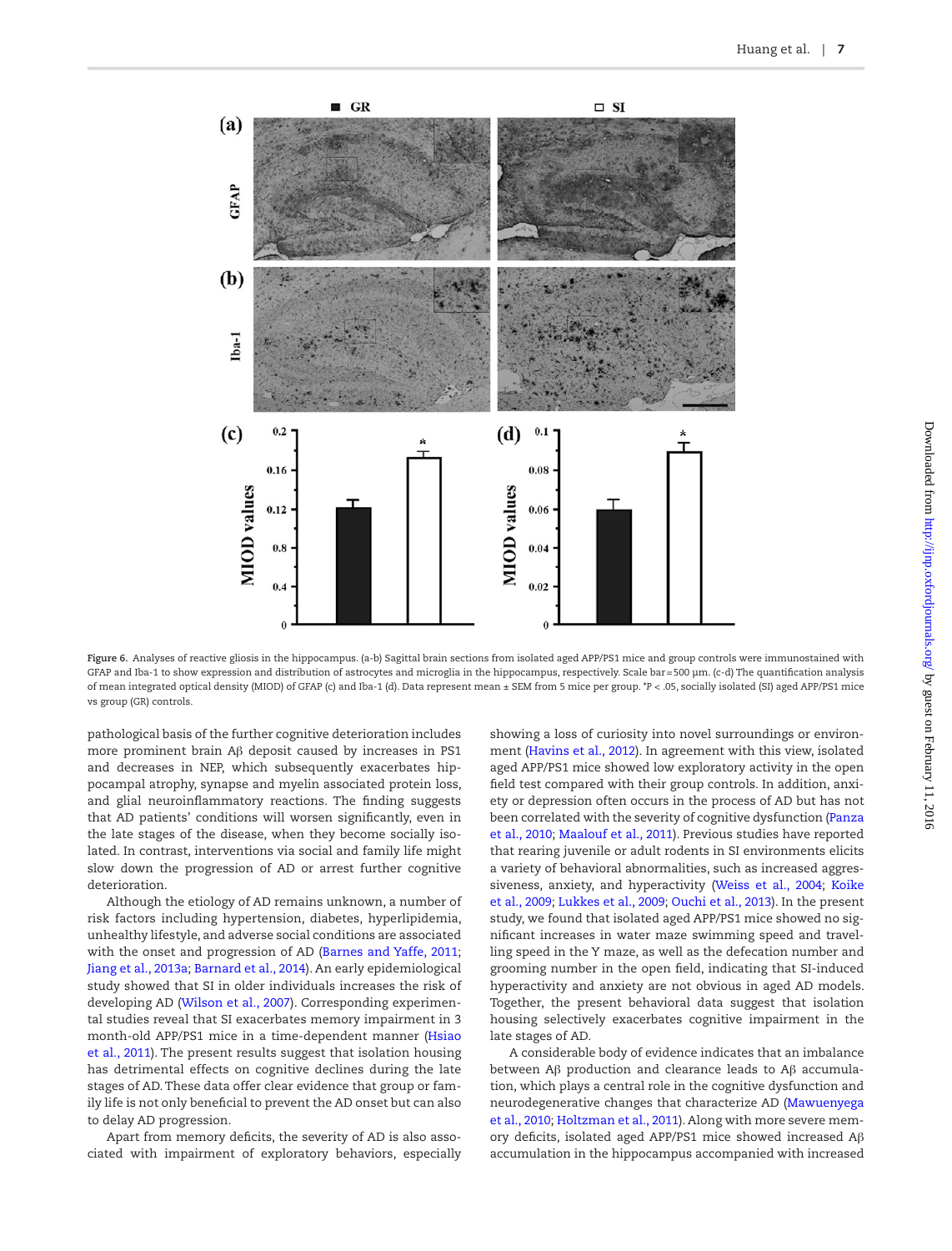PS1 expression and decreased NEP expression. Early studies also revealed that 8-week isolated housing increases Aβ levels and γ-secretase activity in the hippocampus of 3-month-old APP/PS1 mice ([Hsiao et al., 2012](#page-10-17)). Aside from SI, other manners of chronic stresses, such as chronic immobilization stress ([Jeong et al.,](#page-10-22)  [2006](#page-10-22)) and mild unpredictable chronic stress [\(Cuadrado-Tejedor](#page-10-23)  [et al., 2012\)](#page-10-23), exacerbate amyloid production in transgenic mouse models of AD. Furthermore, unpredictable chronic stress can also alter APP metabolism toward the amyloidogenic pathway in normal, middle-aged rats [\(Catania et al., 2009\)](#page-10-24). These studies highlight that various stresses, including SI, stimulate increases in the amyloidogenic pathway. Further evidence indicates that increased glucocorticoids [\(Green et al., 2006;](#page-10-25) [Li et al., 2010\)](#page-10-26) and oxidative stress ([Hsiao et al., 2012](#page-10-17)) contribute to SI-altered APP metabolism, although the underlying mechanisms warrant further investigation.

NEP and IDE are 2 major Aβ-degrading enzymes, with each playing an important role in maintaining homeostasis of Aβ in the normal brain [\(Kasturirangan and Sierks, 2010](#page-10-12)). NEP is typically expressed in axonal and synaptic membranes [\(Fukami](#page-10-11)  [et al., 2002\)](#page-10-11) and is responsible for degrading monomeric and oligomeric forms of Aβ [\(El-Amouri et al., 2008](#page-10-27)). IDE is expressed predominantly in the cytosol of neurons but is also secreted from microglial cells and contributes to the degradation of polymeric and fibrillary forms of Aβ in the brain [\(Eckman and](#page-10-28)  [Eckman, 2005;](#page-10-28) [Qiu and Folstein, 2006\)](#page-11-22). Decreases in NEP mRNA, protein level, and activity are observed in the postmortem AD hippocampus ([Yasojima et al., 2001;](#page-11-23) [Caccamo et al., 2005;](#page-10-29) [Wang](#page-11-24)  [et al., 2005](#page-11-24)), and NEP protein expression is inversely correlated with the severity of Aβ accumulation and cognitive impairment ([Wang et al., 2010\)](#page-10-10). In contrast, conflicting results exist for IDE in AD, and its protein expression seems not to be correlated with Aβ or clinical diagnosis ([Zhao et al., 2007](#page-11-25); [Wang et al., 2010](#page-10-10)). Experimental studies also revealed that intracranial injection of AAV expressing NEP, but not IDE, reduces amyloid pathology in both the hippocampus and cortex of APP/PS1 mice ([Carty et al.,](#page-10-30)  [2013](#page-10-30)). These findings suggest that NEP, rather than IDE, is a possible therapeutic target for Aβ degradation in AD. Consistent with these studies, the present results reveal that isolated housing decreases expression of NEP, but not IDE, in aged APP/ PS1 mice. Taken together, isolated housing increases PS1 and decreases NEP expression, further exacerbating Aβ accumulation in the hippocampus of aged APP/PS1 mice.

Consistent with additional Aβ accumulation, the present results reveal that isolated housing decreases the hippocampal volume of APP/PS1 mice. The hippocampus is essential for declarative memory synthesis and hippocampal atrophy and is a core pathological substrate for cognitive impairment in AD patients [\(deToledo-Morrell et al., 2007;](#page-10-31) [Barnes et al., 2009](#page-9-5)). Available evidence suggests that accumulation of Aβ, together with its subsequent pathological events, including formation of neurofibrillary tangles, disrupted mitochondrial energy metabolism, Ca<sup>2+</sup> overload, activation of apoptotic pathways, oxidative stress, and glia-associated neuroinflammation, contribute to impairment of hippocampal structure and function ([Dhikav](#page-10-13)  [and Anand, 2011](#page-10-13)). Besides Aβ and the examined secondary damage factors, several studies have revealed that SI itself has detrimental effects on hippocampal volume, neurogenesis, synapse plasticity, and axonal myelination ([Stranahan et al., 2006,](#page-11-26) [Djordjevic et al., 2009,](#page-10-8) [2012;](#page-10-32) [Liu et al., 2012a;](#page-11-3) [Pereda-Pérez et al.,](#page-11-9)  [2013](#page-11-9)). Indeed, the hippocampus has long been known as a target of stress hormones and is an especially plastic and vulnerable region of the brain [\(Joëls et al., 2003](#page-10-33); [Blank et al., 2004](#page-10-34)). The hippocampus expresses a high number of corticosteroid receptors

and is responsive to circulating corticosteroids ([Chaouloff and](#page-10-35)  [Groc, 2011](#page-10-35)). Elevated cortisol induces transcription of inhibitory glucocorticoid receptors, which are associated with depressed excitatory synaptic transmission and increased hippocampal atrophy [\(de Leon et al., 1998;](#page-10-36) [Setiawan et al., 2007](#page-11-27); [Patel et al.,](#page-11-28)  [2008](#page-11-28); [Kamal et al., 2014](#page-10-37)). Furthermore, baseline plasma cortisol levels are elevated in the elderly compared with younger adults, which may identify cortisol as a key contributor to increased aging-associated hippocampal atrophy [\(Wright et al., 2005;](#page-11-29) [McAuley et al., 2009\)](#page-11-30). Isolated housing for 11 days does not change corticosterone in young (2-month-old) female C57BL/6J mice, but increases corticosterone significantly at the onset of the dark cycle in aged (17- to 18-month-old) mice ([Kannangara](#page-10-16)  [et al., 2011\)](#page-10-16). As mentioned above, glucocorticoids in turn increase Aβ production ([Green et al., 2006](#page-10-25); [Li et al., 2010](#page-10-26)). Therefore, both SI induced Aβ-associated damage and SI itself are involved in the process of hippocampal atrophy in aged APP/PS1 mice.

In conclusion, the present results demonstrate that isolation housing exacerbates AD-like pathophysiology in aged APP/PS1 mice. It should be noted that the contribution of abnormal APP metabolism to SI-induced cognitive declines of aged mice has not been addressed in the present study. Furthermore, despite being one of the most widely used models, APP/PS1 mice cannot recapitulate fully all of the pathological features of AD. Thus, the internal interaction between SI and AD needs to be further confirmed by using multiple transgenic and/or natural models of AD. Clinical studies will also be necessary to investigate the potential benefits and mechanisms of group or family life in delay or counter the cognitive decline of AD patients. The potential findings will help establish useful nonpharmacological interventions, including lifestyle changes, to combat the devastating neurodegeneration.

# Acknowledgments

This work was supported by grants from the National Natural Science Foundation of China (no. 81271210) and the Natural Science Foundation of Jiangsu Educational Department (14KJA320001).

Interest Statement: None.

#### References

- <span id="page-9-1"></span>Allen NJ, Barres BA (2009) Neuroscience: glia-more than just brain glue. Nature 457:675–677.
- <span id="page-9-2"></span>Avila-Muñoz, Arias C (2014) When astrocytes become harmful: functional and inflammatory responses that contribute to Alzheimer's disease. Ageing Res Rev 18C:29–40.
- <span id="page-9-0"></span>Azzinnari D, Sigrist H, Staehli S, Palme R, Hildebrandt T, Leparc G, Hengerer B5, Seifritz E6, Pryce CR (2014) Mouse social stress induces increased fear conditioning, helplessness and fatigue to physical challenge together with markers of altered immune and dopamine function. Neuropharmacology 85:328–341.
- <span id="page-9-4"></span>Barnard ND, Bush AI, Ceccarelli A, Cooper J, de Jager CA, Erickson KI, Fraser G, Kesler S, Levin SM, Lucey B, Morris MC, Squitti R (2014) Dietary and lifestyle guidelines for the prevention of Alzheimer's disease. Neurobiol Aging 35:S74–78.
- <span id="page-9-3"></span>Barnes DE, Yaffe K (2011) The projected effect of risk factor reduction on Alzheimer's disease prevalence. Lancet Neurol 10:819–828.
- <span id="page-9-5"></span>Barnes J, Bartlett JW, van de Pol LA, Loy CT, Scahill RI, Frost C, Thompson P, Fox NC (2009) A meta-analysis of hippocampal atrophy rates in Alzheimer's disease. Neurobiol Aging 30:1711–1723.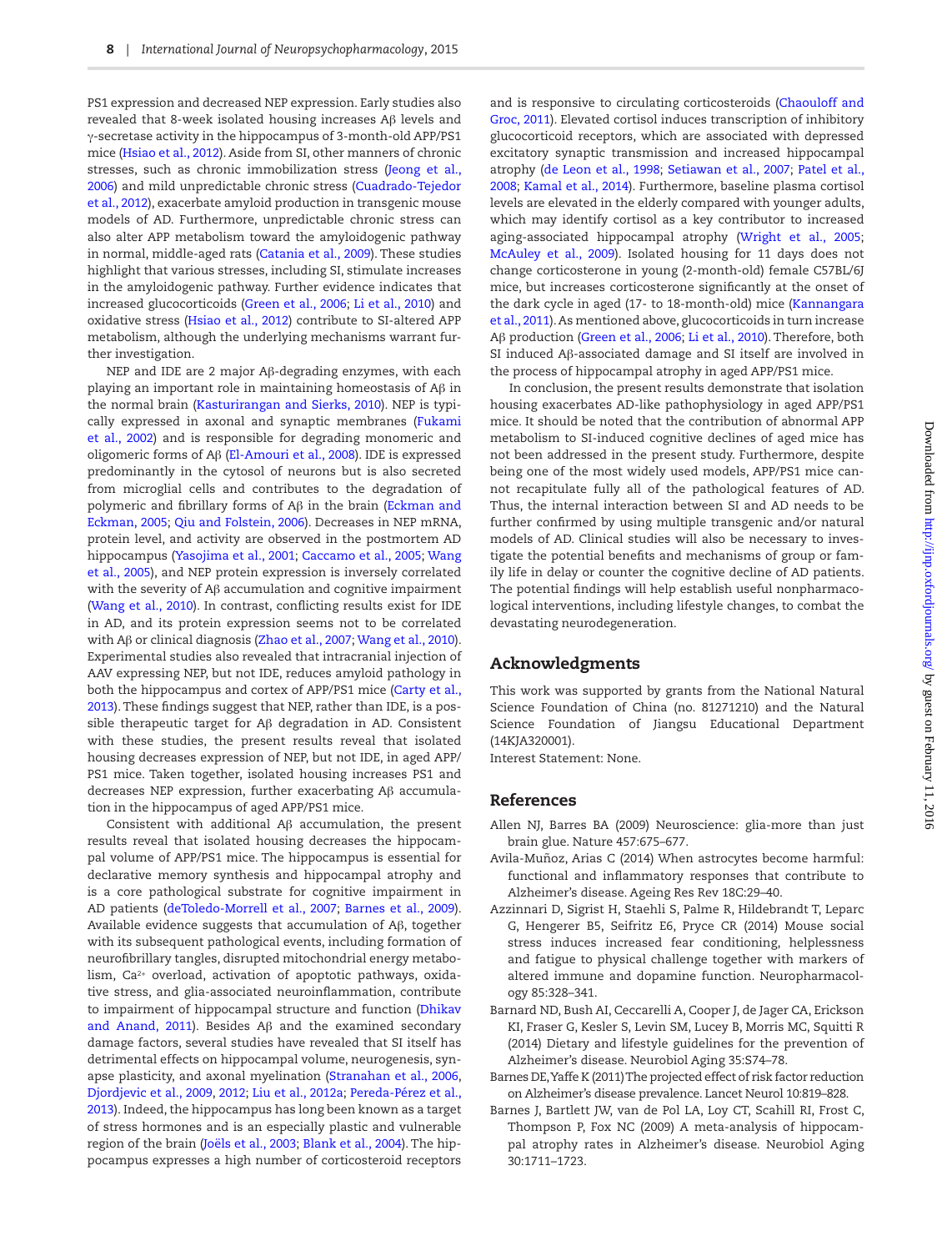- <span id="page-10-14"></span>Bird CM, Burgess N (2008) The hippocampus memory: insights from spatial processing. Nat Rev Neurosci 9:182–194.
- <span id="page-10-34"></span>Blank T, Nijholt I, Spiess J (2004) Molecular determinants mediating effects of acute stress on hippocampus-dependent synaptic plasticity and learning. Mol Neurobiol 29:131–138.
- <span id="page-10-29"></span>Caccamo A, Oddo S, Sugarman MC, Akbari Y, LaFerla FM (2005) Age- and region-dependent alterations in Abeta-degrading enzymes: implications for Abeta-induced disorders. Neurobiol Aging 26:645–654.
- <span id="page-10-1"></span>Cacioppo JT, Hawkley LC, Norman GJ, Berntson GG (2011) Social isolation. Ann NY Acad Sci 1231:17–22.
- <span id="page-10-30"></span>Carty N, Nash KR, Brownlow M, Cruite D, Wilcock D, Selenica ML, Lee DC, Gordon MN, Morgan D (2013) Intracranial injection of AAV expressing NEP but not IDE reduces amyloid pathology in APP/PS1 transgenic mice. PLoS One 8:e59626.
- <span id="page-10-24"></span>Catania C, Sotiropoulos I, Silva R, Onofri C, Breen KC, Sousa N, Almeida OFX (2009) The amyloidogenic potential and behavioral correlates of stress. Mol Psychiatry 14:95–105.
- <span id="page-10-35"></span>Chaouloff F, Groc L (2011) Temporal modulation of hippocampal excitatory transmission by corticosteroids and stress. Front Neuroendocrinol 32:25–42.
- <span id="page-10-9"></span>Chen H, Yang Y, Yao HH, Tang XC, Ding JH, Wang H, Hu G (2006) Protective effects of iptakalim, a novel ATP-sensitive potassium channel opener, on global cerebral ischemia-evoked insult in gerbils. Acta Pharmacol Sin 27:665–672.
- <span id="page-10-23"></span>Cuadrado-Tejedor M, Ricobaraza A, Frechilla D, Franco R, Pérez-Mediavilla A, Garcia-Osta A (2012) Chronic mild stress accelerates the onset and progression of the Alzheimer's disease phenotype in Tg2576 mice. J Alzheimers Dis 28:567–578.
- <span id="page-10-36"></span>de Leon M, Lupien SJ, de Santi S, Convit A, Tarshish C, Nair NP, Thakur M, McEwen BS, Hauger RL, Meaney MJ (1998) Cortisol levels during human aging predict hippocampal atrophy and memory deficits. Nat Neurosci 1:69–73.
- <span id="page-10-31"></span>deToledo-Morrell L, Stoub TR, Wang C (2007) Hippocampal atrophy and disconnection in incipient and mild Alzheimer's disease. Prog Brain Res 163:741–753.
- <span id="page-10-13"></span>Dhikav V, Anand K (2011) Potential predictors of hippocampal atrophy in Alzheimer's disease. Drugs Aging 28:1–11.
- <span id="page-10-2"></span>Díez E, Daban F, Pasarín M, Artazcoz L, Fuertes C, López MJ, Calzada N (2014) Evaluation of a community program to reduce isolation in older people due to architectural barriers. Gac Sanit 28:386–388.
- <span id="page-10-8"></span>Djordjevic A, Adzic M, Djordjevic J, Radojcic MB (2009) Chronic social isolation is related to both upregulation of plasticity genes and initiation of proapoptotic signaling in Wistar rat hippocampus. J Neural Transm 116:1579–1589.
- <span id="page-10-32"></span>Djordjevic A, Djordjevic J, Elaković I, Adzic M, Matić G, Radojcic MB (2012) Fluoxetine affects hippocampal plasticity, apoptosis and depressive-like behavior of chronically isolated rats. Prog Neuropsychopharmacol Biol Psychiatry 36:92–100.
- <span id="page-10-6"></span>Dong H, Csernansky JG (2009) Effects of stress and stress hormones on amyloid-beta protein and plaque deposition. J Alzheimers Dis 18:459–469.
- <span id="page-10-10"></span>Donmez G, Wang D, Cohen DE, Guarente L (2010) SIRT1 suppresses beta-amyloid production by activating the alphasecretase gene ADAM10. Cell 142:320–332.
- <span id="page-10-28"></span>Eckman EA, Eckman CB (2005) Abeta-degrading enzymes: modulators of Alzheimer's disease pathogenesis and targets for therapeutic intervention. Biochem Soc Trans 33:1101–1105.
- <span id="page-10-27"></span>El-Amouri SS, Zhu H, Yu J, Marr R, Verma IM, Kindy MS (2008) Neprilysin: an enzyme candidate to slow the progression of Alzheimer's disease. Am J Pathol 172:1342–1354.
- <span id="page-10-11"></span>Fukami S, Watanabe K, Iwata N, Haraoka J, Lu B, Gerard NP, Gerard C, Fraser P, Westaway D, St George-Hyslop P, Saido TC

(2002) Abeta-degrading endopeptidase, neprilysin, in mouse brain: synaptic and axonal localization inversely correlating with Abeta pathology. Neurosci Res 43:39–56.

- <span id="page-10-5"></span>Gilman SE, Ni MY, Dunn EC, Breslau J, McLaughlin KA, Smoller JW, Perlis RH (2014) Contributions of the social environment to first-onset and recurrent mania. Mol Psychiatry [Epub ahead of print].
- <span id="page-10-25"></span>Green KN, Billings LM, Roozendaal B, McGaugh JL, LaFerla FM (2006) Glucocorticoids increase amyloid-beta and tau pathology in a mouse model of Alzheimer's disease. J Neurosci 26: 9047–9056.
- <span id="page-10-3"></span>Hand C, McColl MA, Birtwhistle R, Kotecha JA, Batchelor D, Barber KH (2014) Social isolation in older adults who are frequent users of primary care services. Can Fam Physician 60:e322, e324–329.
- <span id="page-10-15"></span>Haroutunian V, Katsel P, Roussos P, Davis KL, Altshuler LL, Bartzokis G (2014) Myelination, oligodendrocytes, and serious mental illness. Glia 62:1856–1877.
- <span id="page-10-19"></span>Havins WN, Massman PJ, Doody R (2012) Factor structure of the Geriatric Depression Scale and relationships with cognition and function in Alzheimer's disease. Dement Geriatr Cogn Disord 34:360–372.
- <span id="page-10-7"></span>Hsiao YH, Chen PS, Chen SH, Gean PW (2011) The involvement of Cdk5 activator p35 in social isolation-triggered onset of early Alzheimer's disease-related cognitive deficit in the transgenic mice. Neuropsychopharmacology 36:1848–1858.
- <span id="page-10-17"></span>Hsiao YH, Kuo JR, Chen SH, Gean PW (2012) Amelioration of social isolation-triggered onset of early Alzheimer's diseaserelated cognitive deficit by N-acetylcysteine in a transgenic mouse model. Neurobiol Dis 45:1111–1120.
- <span id="page-10-21"></span>Holtzman DM, Morris JC, Goate AM (2011) Alzheimer's disease: the challenge of the second century. Sci Transl Med 3:77sr1.
- <span id="page-10-0"></span>Huang Y, Mucke L (2012) Alzheimer mechanisms and therapeutic strategies. Cell 148:1204–1222.
- <span id="page-10-22"></span>Jeong YH, Park CH, Yoo J, Shin KY, Ahn SM, Kim HS, Lee SH, Emson PC, Suh YH (2006) Chronic stress accelerates learning and memory impairments and increases amyloid deposition in APPV717I-CT100 transgenic mice, an Alzheimer's disease model. FASEB J 20:729–731.
- <span id="page-10-18"></span>Jiang T, Yu JT, Tian Y, Tan L (2013a) Epidemiology and etiology of Alzheimer's disease: from genetic to non-genetic factors. Curr Alzheimer Res 10:852–867.
- <span id="page-10-4"></span>Jiang Z, Cowell RM, Nakazawa K (2013b) Convergence of genetic and environmental factors on parvalbumin-positive interneurons in schizophrenia. Front Behav Neurosci 7:116.
- <span id="page-10-33"></span>Joëls M, Verkuyl JM, Van Riel E (2003) Hippocampal and hypothalamic function after chronic stress. Ann N Y Acad Sci 1007:367–378.
- <span id="page-10-37"></span>Kamal A, Ramakers GM, Altinbilek B, Kas MJ (2014) Social isolation stress reduces hippocampal long-term potentiation: effect of animal strain and involvement of glucocorticoid receptors. Neuroscience 256:262–270.
- <span id="page-10-16"></span>Kannangara TS, Lucero MJ, Gil-Mohapel J, Drapala RJ, Simpson JM, Christie BR, van Praag H (2011) Running reduces stress and enhances cell genesis in aged mice. Neurobiol Aging 32:2279–2286.
- <span id="page-10-12"></span>Kasturirangan S, Sierks M (2010) Targeted hydrolysis of Betaamyloid with engineered antibody fragment. Curr Alzheimer Res 7:214–222.
- <span id="page-10-20"></span>Koike H, Ibi D, Mizoguchi H, Nagai T, Nitta A, Takuma K, Nabeshima T, Yoneda Y, Yamada K (2009) Behavioral abnormality and pharmacologic response in social isolation-reared mice. Behav Brain Res 202:114–121.
- <span id="page-10-26"></span>Li WZ, Li WP, Yao YY, Zhang W, Yin YY, Wu GC, Gong HL (2010) Glucocorticoids increase impairments in learning and mem-